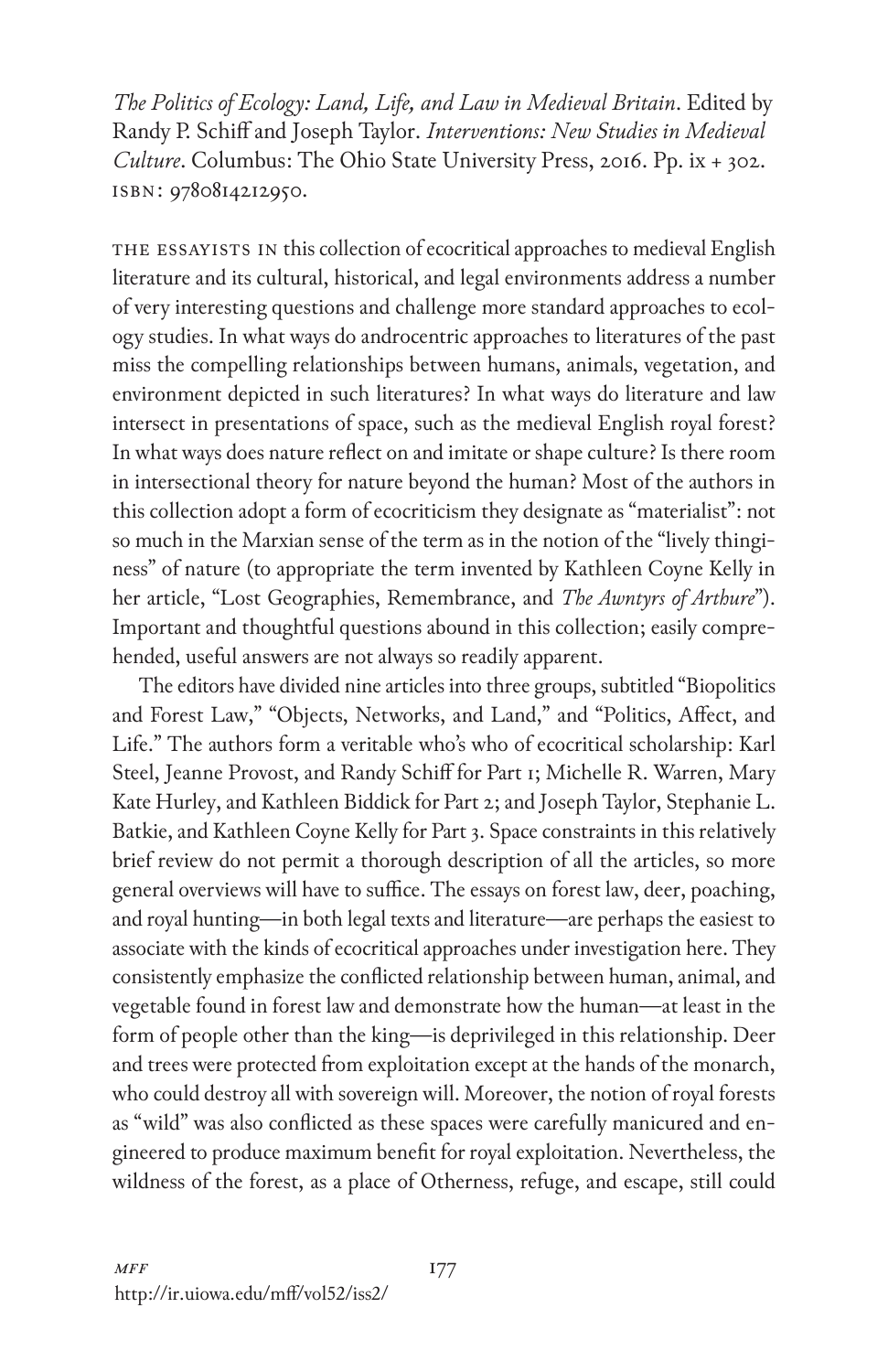manifest in its juxtaposition with the ritualized condition of human habitation and culture.

The three essays in Part 2 are the most diverse as to subject, ranging from Warren's article on sumptuary law, the wearing of fur, and the prestige of the Skinners Guild in London, to Hurley's explication of Anglo-Saxon-era Lives of Saint Oswald and how the physical soil and material of his various resting places replaced his obliterated remains as locations of the miraculous and holy, to Biddick on the impossibility of royal death and Kantarowitz's idea of the king's "two bodies." These pieces hold together thematically less well than those in Part 1 but each stands well alone as representing various ecocritical approaches to largely historical subjects.

The last three essays are also disparate as to subject, but share to some degree a goal: to make connections between political action, ideologies of "conservation," and physical landscape. Taylor approaches Anglo-Norman historical depictions of the death of William II Rufus—who was killed while hunting in New Forest—and how the equation of dead king/dead deer was presented as a statement about William II's problematic reign. Batkie tackles late medieval political poems criticizing the later years of Richard II's reign and how natural and material analogies, which replaced the names of both the hated counselors of the king and the noble critics of the Crown who were condemned by the "Merciless Parliament" in 1397, formed common tropes in creating dissident messages that were easily absorbed and digested by the populace. Kelly completes the section and the volume with a detailed geological and ecological investigation/reconstruction of the lost landscapes of Inglewood Forest and Tarn Wadling (Cumbria) and their significance to the political overtones in the poetic cycle beginning with *The Awntyrs off Arthure*.

As an introduction to the variety and diversity of ecocritical approaches found in current medieval literary studies, this is a terrific collection. It is also an interesting one for historians who might be looking for ways to address the intersections between law and politics and their literary and literate portrayals. The introduction to the volume thoroughly discusses the history of ecocriticism and the ways in which this collection differs from more conservative approaches. The entire volume, however, suffers from an overabundance of verbiage, overwriting, and jargon that this reviewer found off-putting. The ideas embedded in the articles would be dynamic and exciting to students but few except professionals would be willing to work through the thickets of verbosity to find the treasures inside. The editors' introduction in this context was very much a warning sign: long, theory-driven, and specialized, the introduction did not make the articles